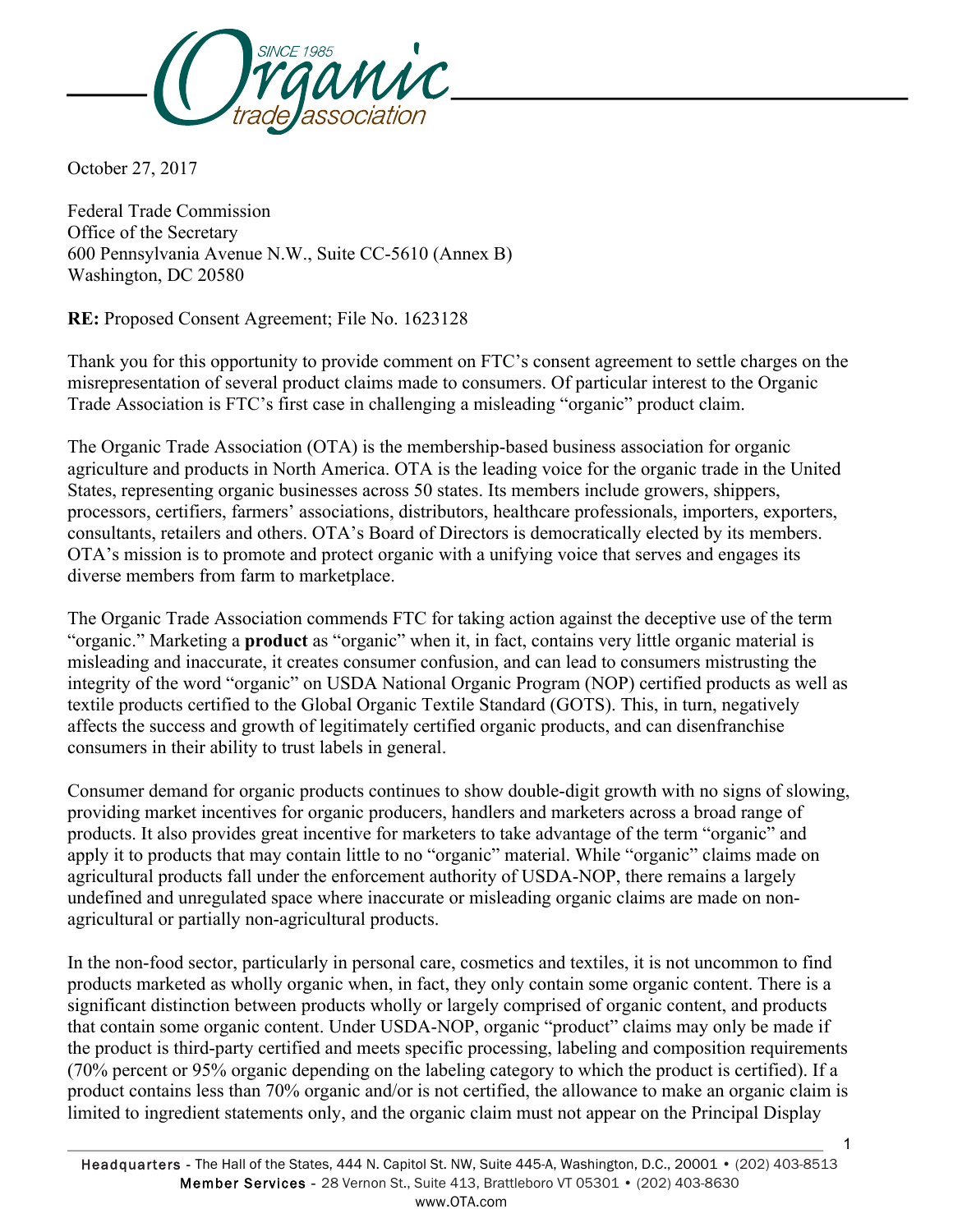

Panel of the product label. These labeling provisions were specifically designed to help consumers differentiate between organic "product claims" as verified through third-party certification and organic claims that apply only to the "content" of a product.

The Organic Trade Association strongly agrees with FTC's statement that "advertisers must substantiate their organic claims." To bring greater clarity to the situation, OTA continues to urge FTC to work with USDA to develop a policy on the appropriate use of organic claims on non-agricultural products to protect consumers from the deceptive misuse of the term on products that fall outside of USDA NOP's scope of authority. Marketers need guidance and consumers need education tethered to a consistent labeling policy that applies to all products equally. It would be most helpful if this guidance were easily accessible in FTC's Green Guides.

Consistent with our previous comments on this issue, the Organic Trade Association urges FTC to confer with NOP and develop a draft policy on the use of organic claims on products that are outside of NOP's jurisdiction. We request a public comment period on the draft policy, and, once finalized, we request that The Green Guides be updated to reflect the policy.

OTA requests that the following guidelines be included in draft policy:

## *Organic Product Claims*

The Organic Trade Association requests that FTC acknowledge in policy that there are some product categories, including personal care, textiles, and others, that fall outside USDA-NOP's jurisdiction for product labeling based on their non-agricultural content. A product that is nonagricultural should arguably not be labeled as "organic." Instead, if the product contains certified organic ingredients/components, then the organic claim should be limited to an **organic content claim** (e.g. contains organic lavender oil). This is consistent with NOP's labeling requirements, and it supports **truth in labeling**. We believe there is an important distinction between using the term "organic" to modify a product name (indicating the entire product is organic) vs. using the term "organic" to communicate that some part of the product is "organic."

## *Organic Content Claims*

The Organic Trade Association supports a policy that reserves the use of the term "organic" when used to modify the product name (i.e. organic mattress, organic shampoo) for NOP certified products only, or products produced in accordance with an NOP recognized standard when NOP standards do not exist (see Organic Textiles below). Guidance of this kind supports a straightforward approach to truth in labeling. If a product is not certified to an organic standard but instead simply *contains* organic ingredients, the product itself, as a whole, should not be labeled as an organic product. Instead, marketers should be provided with guidance on best labeling practices that describes the appropriate use of an **organic content claim**.

Also consistent with NOP's labeling requirements as well as the GOTS labeling requirements, FTC should clarify that for products containing **agricultural** ingredients that are labeled and marketed in the United States as "organic," the "organic" ingredients **must** be USDA NOP certified. NOP's position is that any agricultural ingredient that claims to be organically produced, in any product, must be certified to the USDA-NOP standard.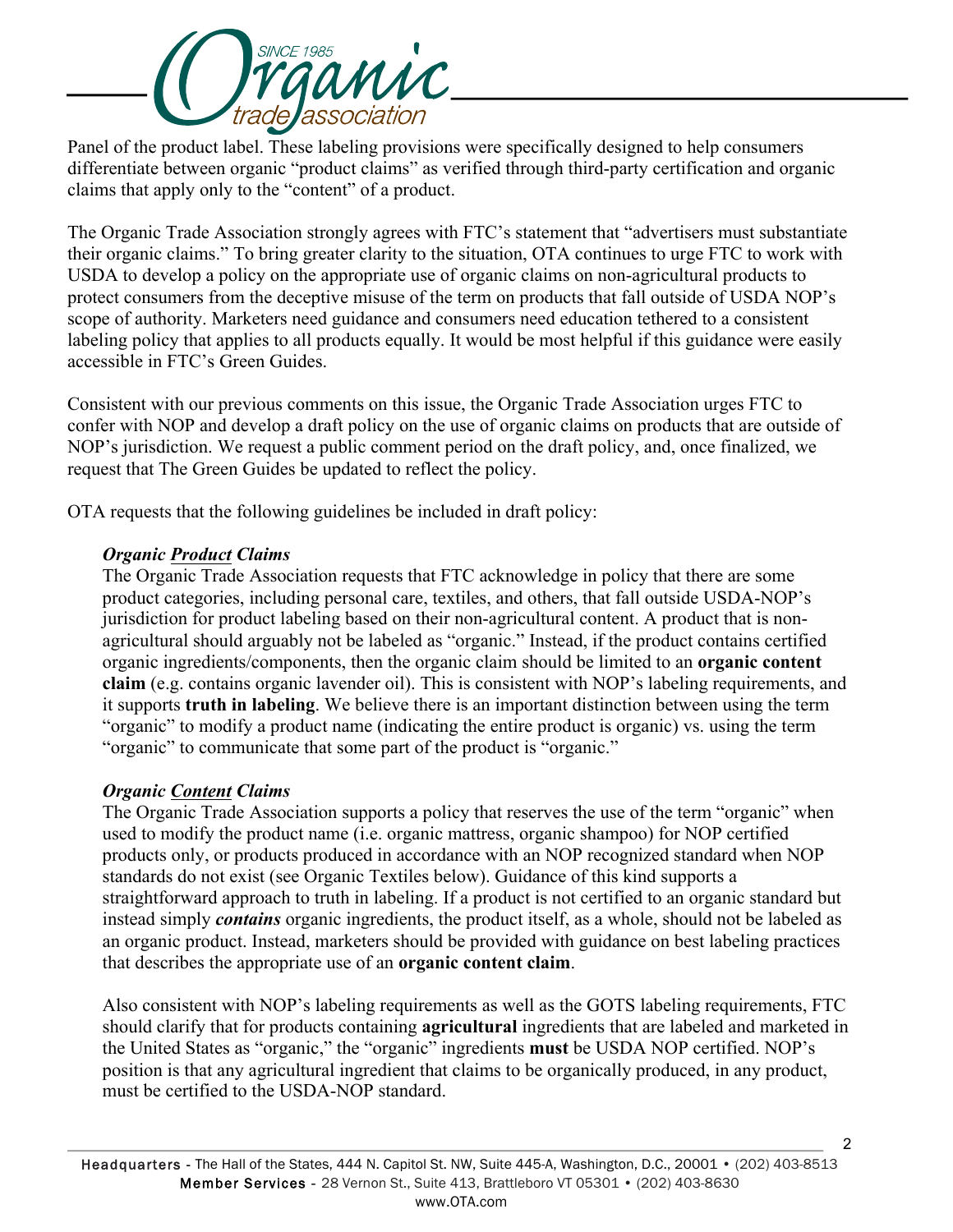

*Organic Textiles and the Global Organic Textile Standard (GOTS)*

FTC and USDA have model policy to build from. On May 20, 2011, NOP announced a Policy Memorandum addressing the labeling of textile products containing organic ingredients (such as organic cotton, organic wool, and organic linen). NOP Policy Memo 11-14, entitled "Labeling of Textiles that Contain Organic Ingredients," clarifies that while the NOP regulations do not include specific processing or manufacturing standards for textile products, a product can be labeled as "organic" and make reference to NOP certification if it is produced in full compliance with both the NOP production standards (crops and livestock for raw materials) and the NOP handling standards (processing for the finished product). However, as most of these methods and ingredients are not applicable to textile processing, NOP labeling is likely unachievable for most garments and textile products that use a variety of dyestuffs and auxiliary agents.

As a practical alternative, the policy memo explicitly confirms that textile products produced in accordance with the **Global Organic Textile Standard (GOTS),** such as apparel, mattresses, or socks, may be sold as "organic" in the U.S., although they may not refer to NOP certification or carry the USDA Organic seal.

FTC should make clear to marketers that in the absence of government standards, private standards have been developed and NOP Policy is in place that expressly recognizes the GOTS standard. OTA requests that FTC also expressly acknowledge GOTS, defer to NOP's Policy Memorandum on Textiles, and monitor and enforce the use of the term "organic" on textiles that are not certified either under NOP or GOTS. For products that are making organic content claims only, OTA requests that FTC include reference to the Textile Exchange *Organic Content Standard<sup>1</sup> .*

## **USDA vs. FTC jurisdiction of organic needs also needs to be better defined**

It is clear that USDA-NOP has authority over **agricultural** products that make organic claims. How "agricultural" does a product need to be to fall under the oversight of USDA's NOP? If a product is 60% agricultural and 40% non-agricultural, does it fall under NOP's oversight? Most of the non-food products that are making deceptive organic claims are a mix of agricultural and non-agricultural ingredients. It is the "botanical" or "agricultural" nature of the product that brings it into the "organic" fold. The percentage of agricultural ingredients may range from 1% to 100%. The Organic Trade Association is unaware of any policy or clarification from USDA's NOP that specifies the agricultural content of a product that would bring it under NOP's scope of enforcement. Logic would suggest at least 70% agricultural content or more since products made of 70% organic ingredients may be certified under NOP's regulations and the organic regulation applies to "agricultural products" only. The Organic Foods Production Act (OFPA), however, specifies that the certification exemption for processed food "shall not apply to agricultural products that contain less than 50% organic ingredients."

The oversight of misleading organic claims would be significantly improved if USDA were to clearly communicate the extent of its authority over products that contain both agricultural and non-agricultural ingredients *and* exercise that authority. This would define the jurisdiction boundaries between USDA

<sup>&</sup>lt;sup>1</sup> The Organic Exchange "organic content" standards are chain-of-custody standards that give third-party verification to a final product containing a given amount of organically grown cotton. The OE 100 and OE Blended are voluntary standards and do not address the use of chemicals or any other aspects of production beyond the integrity of the organic fiber.